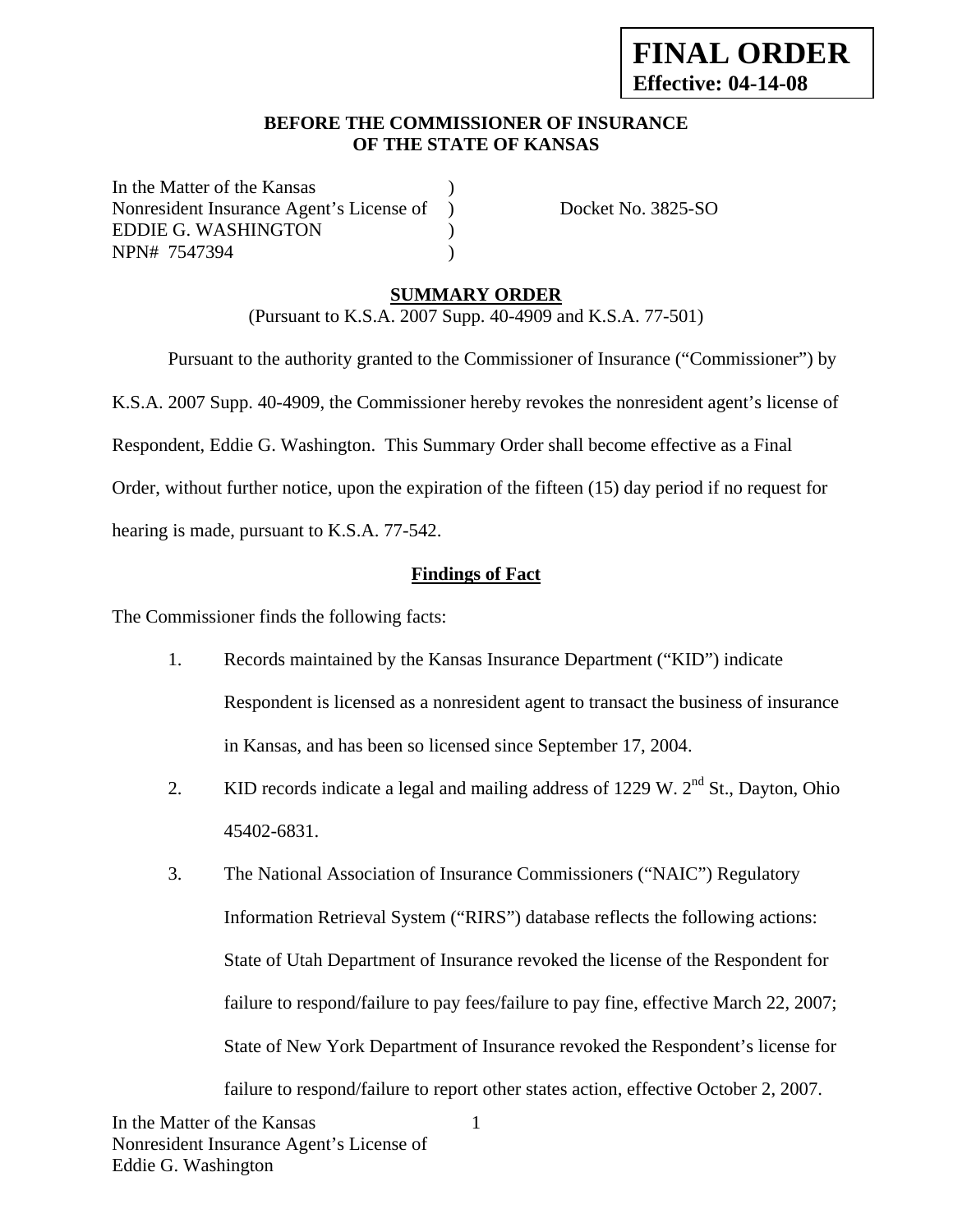4. To date, Respondent has failed to notify KID of the action taken by the State of Utah and the State of New York.

### **Applicable Law**

- 5. K.S.A. 2007 Supp. 40-4909 states, in pertinent part:
	- (a) The commissioner may deny, suspend, revoke, or refuse renewal of any license issued under this act if the commissioner finds that the applicant or license holder has:
		- (2) Violated
			- (A) Any provision of chapter 40 of the Kansas Statutes Annotated, and amendments thereto, or any rule and regulation promulgated thereunder;
			- (C) any insurance law or regulation of another state;
		- (9) Had an insurance agent license, or its equivalent, denied, suspended or revoked in any other state, district or territory.
	- (b) In addition, the commissioner may suspend, revoke or refuse renewal of any license issued under this act if the commissioner finds that the interests of the insurer or the insurable interests of the public are not properly served under such license.
- 6. KA.R. 40-7-9 states, in pertinent part: Each person licensed in this state as an insurance agent shall report the following to the commissioner of insurance within 30 days of occurrence:
	- (a) Each disciplinary action on the agent's license or licenses by the insurance regulatory agency of any other state or territory of the United States.

# **Conclusions of Law**

7. The Commissioner has jurisdiction over Respondent as well as the subject matter

of this proceeding, and such proceeding is held in the public interest.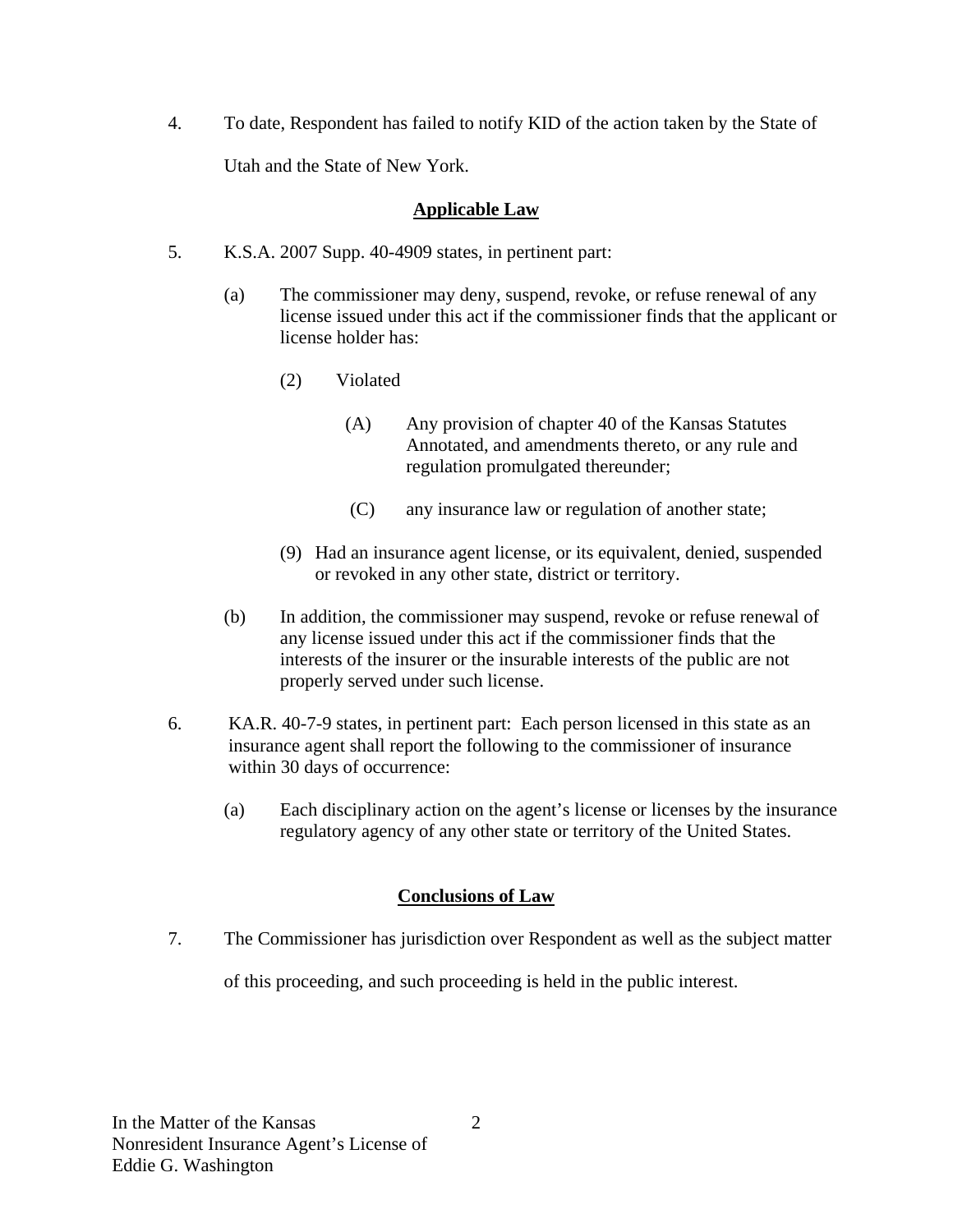- 8. The Commissioner finds that Respondent's Kansas license may be revoked because Respondent violated an insurance law or regulation in another state pursuant to K.S.A. 2007 Supp. 40-4909(a)(2)(C).
- 9. The Commissioner finds that Respondent's Kansas license may be revoked because Respondent's Utah and New York license's were revoked, pursuant to K.S.A. 2007 Supp. 40-4909(a)(9).
- 10. The Commissioner finds that Respondent violated K.S.A. 2007 Supp. 40-  $4909(a)(2)$ (A) and K.A.R. 40-7-9 by failing to notify the Kansas Insurance Department of the disciplinary action taken by the State of Utah Department of Insurance on March 22, 2007 and the State of New York Department of Insurance on October 2, 2007.
- 11. The Commissioner finds, pursuant to K.S.A. 2007 Supp. 40-4909(b), that the insurable interests of the public are not properly served under Respondent's license.
- 12. Accordingly, the Commissioner concludes sufficient grounds exist for the revocation of the insurance agent's license of Eddie G. Washington pursuant to K.S.A. 2007 Supp. 40-4909(a) and (b).

#### **IT IS THEREFORE ORDERED BY THE COMMISSIONER OF INSURANCE THAT:**

1. The Kansas Nonresident Insurance Agent's License of EDDIE G.

WASHINGTON is hereby **REVOKED** effective the effective date of this Order.

# 2. **IT IS FURTHER ORDERED** that EDDIE G. WASHINGTON shall **CEASE**

and **DESIST** from the sale, solicitation or negotiation of insurance and/or receiving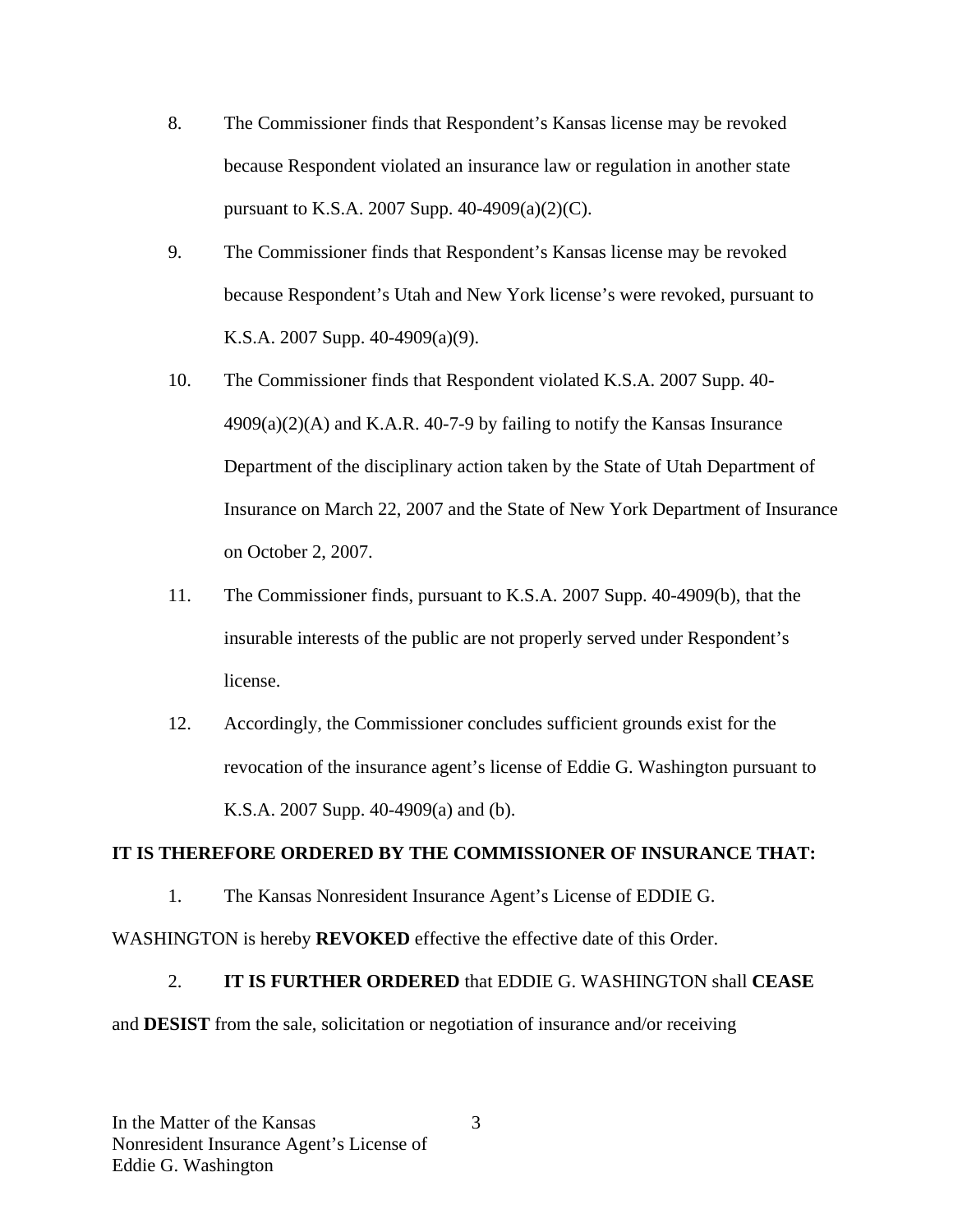compensation deriving from the sale, solicitation or negotiation of insurance conducted after the effective date of this Order.

#### **NOTICE AND OPPORTUNITY FOR HEARING**

Eddie G. Washington, within fifteen (15) days of service of this Summary Order, may file with the Kansas Insurance Department a written request for hearing on this Summary Order, as provided by K.S.A. 77-542. In the event a hearing is requested, such request should be directed to:

> John W. Campbell, General Counsel Kansas Insurance Department  $420$  S.W. 9<sup>th</sup> Street Topeka, Kansas 66612

Any costs incurred as a result of conducting any administrative hearing shall be assessed against the agent/agency who is the subject of the hearing as provided by K.S.A. 40-4909(f). Costs shall include witness fees, mileage allowances, any costs associated with reproduction of documents which become part of the hearing record, and the expense of making a record of the hearing.

If a hearing is not requested, this Summary Order shall become effective as a Final Order,

without further notice, upon the expiration of the fifteen (15) day period for requesting a hearing.

The Final Order will constitute final agency action in the matter.

In the event the Petitioner files a petition for judicial review, the agency officer designated pursuant to K.S.A. 77-613(e) to receive service of a petition for judicial review on behalf of the Kansas Insurance Department is:

> John W. Campbell, General Counsel Kansas Insurance Department 420 S.W.  $9^{th}$  St. Topeka, Kansas 66612

In the Matter of the Kansas Nonresident Insurance Agent's License of Eddie G. Washington

4